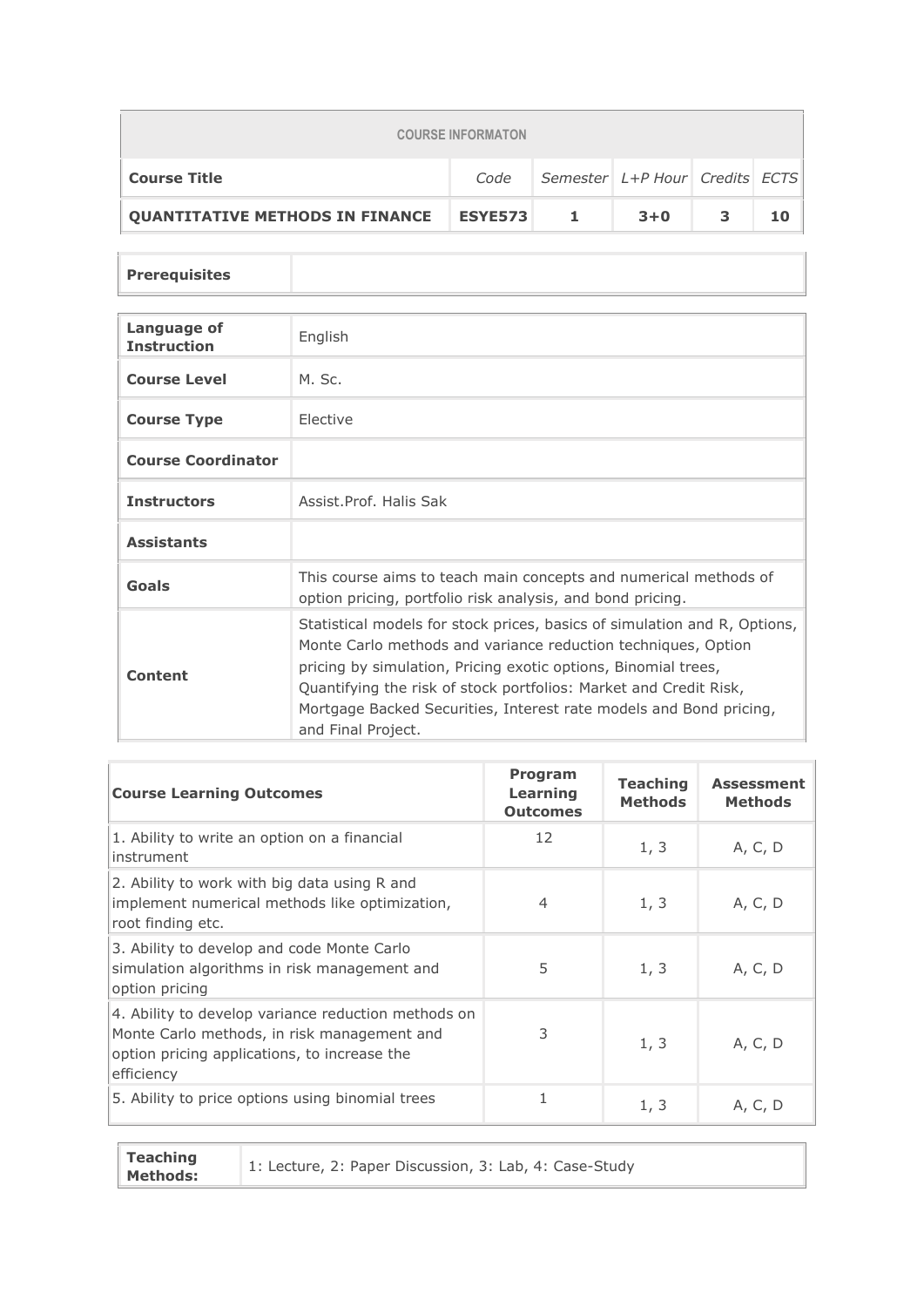| <b>Assessment</b><br><b>Methods:</b> | A: Testing, B: Paper Summary, C: Homework, D: Project |
|--------------------------------------|-------------------------------------------------------|
|                                      |                                                       |

| <b>COURSE CONTENT</b> |                                                                  |                        |  |  |
|-----------------------|------------------------------------------------------------------|------------------------|--|--|
|                       | <b>Week Topics</b>                                               | <b>Study Materials</b> |  |  |
| $\mathbf{1}$          | Statistical models for stock prices, basics of simulation and R  | Textbook               |  |  |
| 2                     | Statistical models for stock prices, basics of simulation and R  | Textbook               |  |  |
| 3                     | Options                                                          | Textbook               |  |  |
| $\overline{4}$        | Monte Carlo methods and variance reduction techniques            | Textbook               |  |  |
| 5                     | Option pricing by simulation                                     | Textbook               |  |  |
| 6                     | Pricing exotic options                                           | Textbook               |  |  |
| $\overline{7}$        | <b>Binomial trees</b>                                            | Textbook               |  |  |
| 8                     | Quantifying the risk of stock portfolios: Market and Credit Risk | Textbook               |  |  |
| 9                     | Quantifying the risk of stock portfolios: Market and Credit Risk | Textbook               |  |  |
| 10                    | Mortgage Backed Securities                                       | Textbook               |  |  |
| 11                    | Mortgage Backed Securities                                       | Textbook               |  |  |
| 12                    | Interest rate models and Bond pricing                            | Textbook               |  |  |
| 13                    | Interest rate models and Bond pricing                            | Textbook               |  |  |
| 14                    | <b>Final Project</b>                                             |                        |  |  |

| <b>RECOMMENDED SOURCES</b>  |                                                                                                                                                                                                                                                       |  |  |  |
|-----------------------------|-------------------------------------------------------------------------------------------------------------------------------------------------------------------------------------------------------------------------------------------------------|--|--|--|
| <b>Textbooks</b>            | Monte Carlo Methods in Financial Engineering by Paul<br>Glassermann;<br>Quantitative Risk Management by Alexander McKNeil, Rüdiger Frey<br>and Paul Embrechts;<br>Stochastic Simulation: Algorithms and Analysis by Soren Asmussen<br>and Peter Glynn |  |  |  |
| <b>Additional Resources</b> | Supplementary reading materials will be available during the term                                                                                                                                                                                     |  |  |  |

|                    | <b>MATERIAL SHARING</b>              |
|--------------------|--------------------------------------|
| <b>Documents</b>   | Papers on relevant subjects provided |
| <b>Assignments</b> | 6 Homeworks                          |

 $\overline{1}$ 

 $\overline{\phantom{0}}$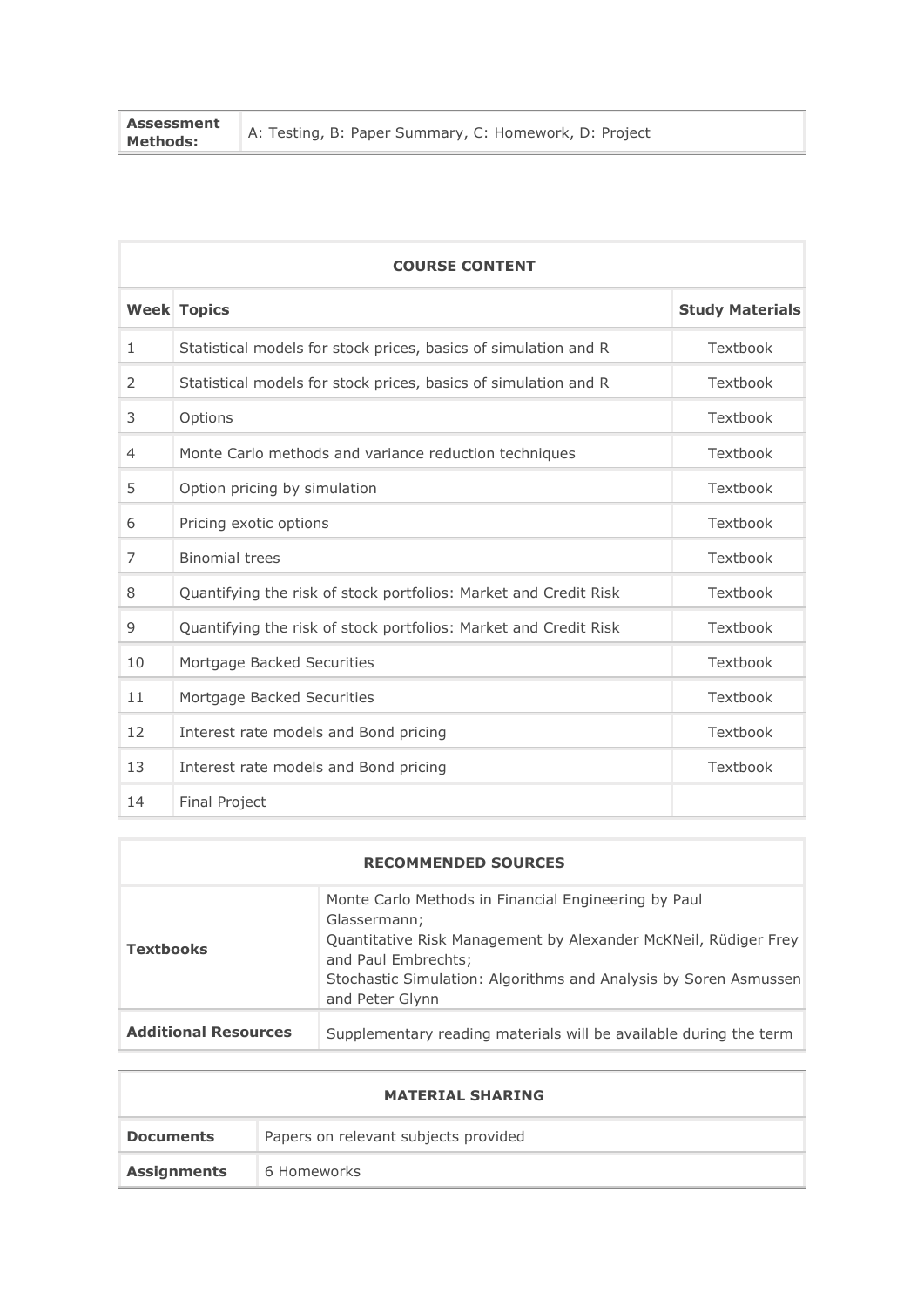| <b>Exams</b> | 1 Midterm, 1 Final Exam |
|--------------|-------------------------|
|--------------|-------------------------|

| <b>ASSESSMENT</b>                                                   |               |                   |  |  |
|---------------------------------------------------------------------|---------------|-------------------|--|--|
| <b>IN-TERM STUDIES</b>                                              | <b>NUMBER</b> | <b>PERCENTAGE</b> |  |  |
| Mid-term                                                            | $\mathbf{1}$  | 33                |  |  |
| Assignment                                                          | $\mathbf{1}$  | 27                |  |  |
| Class Participation                                                 | $\mathbf{1}$  | 13                |  |  |
| Term Project                                                        | 1             | 27                |  |  |
| <b>Total</b>                                                        |               | 100               |  |  |
| <b>CONTRIBUTION OF FINAL EXAMINATION TO OVERALL</b><br><b>GRADE</b> |               | 25                |  |  |
| <b>CONTRIBUTION OF IN-TERM STUDIES TO OVERALL</b><br><b>GRADE</b>   |               | 75                |  |  |
| <b>Total</b>                                                        |               | 100               |  |  |

| <b>COURSE CATEGORY</b> |
|------------------------|
|                        |

Expertise/Field Courses

|               | <b>COURSE'S CONTRIBUTION TO PROGRAM</b>                                                                                                                                                                              |  |              |  |                     |   |
|---------------|----------------------------------------------------------------------------------------------------------------------------------------------------------------------------------------------------------------------|--|--------------|--|---------------------|---|
|               | No Program Learning Outcomes                                                                                                                                                                                         |  | Contribution |  |                     |   |
|               |                                                                                                                                                                                                                      |  |              |  | $1 \t2 \t3 \t4 \t5$ |   |
| 1             | Ability to reach knowledge in breadth and depth through scientific research in<br>Systems Engineering field; to have extensive knowledge about current<br>techniques and procedures together with their constraints. |  |              |  |                     | X |
| $\mathcal{L}$ | Ability to complement and apply knowledge by scientific methods utilizing<br>limited or missing data; to use knowledge in different disciplines effectively<br>by blending them.                                     |  |              |  |                     |   |
| 3             | Ability to formulate Systems Engineering problems; to develop novel and<br>original ideas and procedures for their solutions and to use innovative<br>procedures in solutions.                                       |  |              |  |                     | X |
| 4             | Awareness of new and developing applications in Systems Engineering;<br>ability to investigate and learn these applications when required.                                                                           |  |              |  |                     | X |